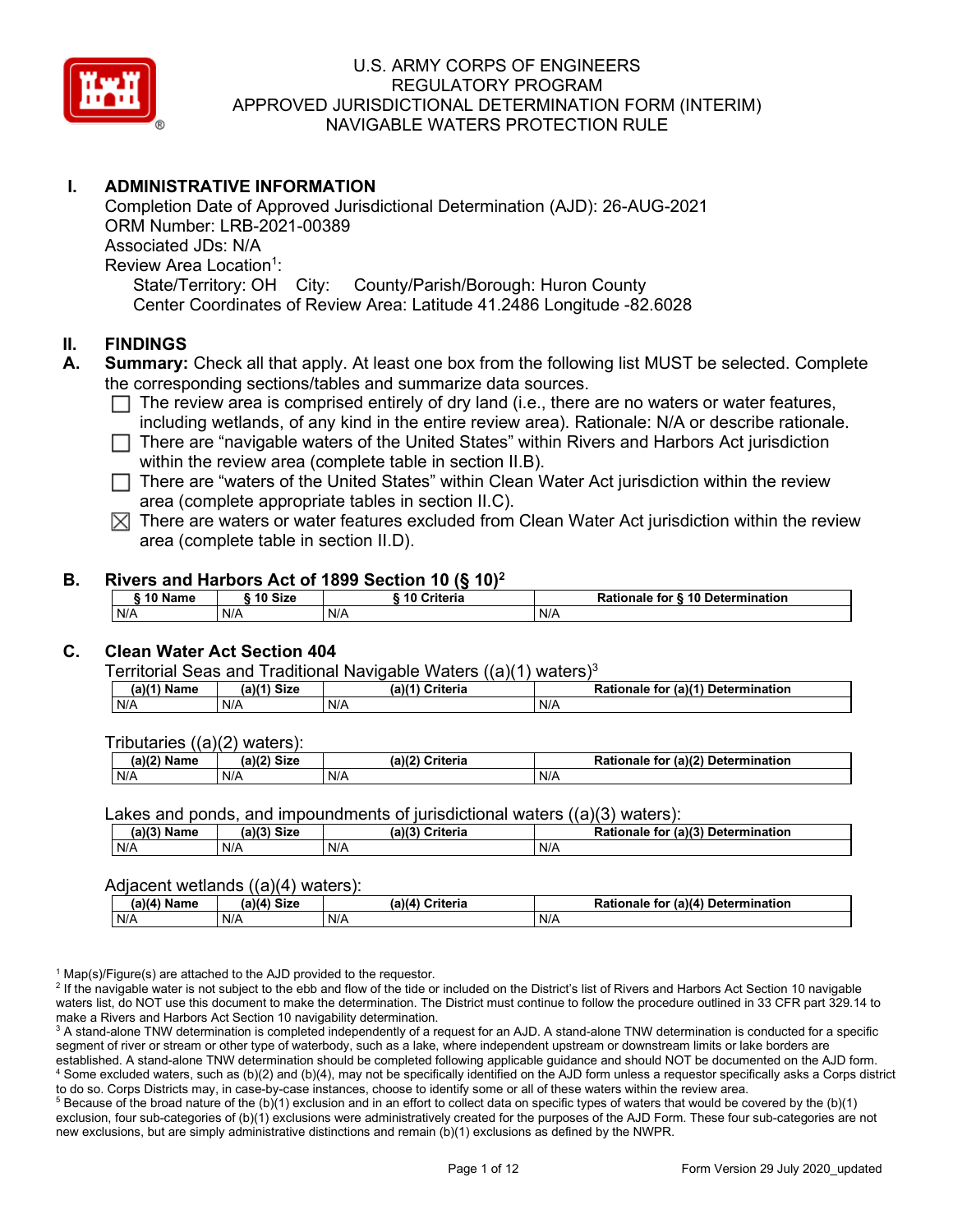

# **D. Excluded Waters or Features**

Excluded waters  $((b)(1) - (b)(12))^4$ :

| <b>Exclusion Name</b> | <b>Exclusion Size</b> | Exclusion <sup>5</sup>                                                                                                                                                             | <b>Rationale for Exclusion Determination</b>                                                                                                                                                                                                                                                                                                                                                                             |
|-----------------------|-----------------------|------------------------------------------------------------------------------------------------------------------------------------------------------------------------------------|--------------------------------------------------------------------------------------------------------------------------------------------------------------------------------------------------------------------------------------------------------------------------------------------------------------------------------------------------------------------------------------------------------------------------|
| Ditch 1               | 92 feet               | (b)(5) Ditch that is not an<br>$(a)(1)$ or $(a)(2)$ water, and<br>those portions of a ditch<br>constructed in an $(a)(4)$<br>water that do not satisfy the<br>conditions of (c)(1) | Ditch 1 is a man-made channelized ditch at<br>the toe of slope between a former railbed<br>and Akron Road that contains an OHWM.<br>There was no evidenced in the reviewed<br>historical mapping or aerials that indicated<br>this feature is a relocated tributary, that it<br>was constructed within a tributary or a<br>wetland.                                                                                      |
| Ditch <sub>2</sub>    | 2062.24 feet          | (b)(5) Ditch that is not an<br>$(a)(1)$ or $(a)(2)$ water, and<br>those portions of a ditch<br>constructed in an $(a)(4)$<br>water that do not satisfy the<br>conditions of (c)(1) | Ditch 2 is a man-made channelized ditch at<br>the toe of slope along the north side of<br>former railbed that contains an OHWM that<br>drains into Wetland 3 from the southeast.<br>There was no evidenced in the reviewed<br>historical mapping or aerials that indicated<br>this feature is a relocated tributary, that it<br>was constructed within a tributary or a<br>wetland.                                      |
| Ditch 3               | 1006.4 feet           | (b)(5) Ditch that is not an<br>$(a)(1)$ or $(a)(2)$ water, and<br>those portions of a ditch<br>constructed in an (a)(4)<br>water that do not satisfy the<br>conditions of $(c)(1)$ | Ditch 3 is a man-made channelized ditch at<br>the toe of slope along the south side of<br>former railbed contains an OHWM that<br>drains into Wetland 3 from the southeast.<br>There was no evidenced in the reviewed<br>historical mapping or aerials that indicated<br>this feature is a relocated tributary, that it<br>was constructed within a tributary or a<br>wetland.                                           |
| Ditch $\overline{4}$  | 150.12 feet           | (b)(5) Ditch that is not an<br>$(a)(1)$ or $(a)(2)$ water, and<br>those portions of a ditch<br>constructed in an $(a)(4)$<br>water that do not satisfy the<br>conditions of (c)(1) | Ditch 4 is along the west side of former<br>railbed that forms at the north end of<br>Wetland 3. This ditch has an OHWM that<br>drains west from Wetland 3 than into a<br>culvert that drains northeast into Ditch 5.<br>There was no evidenced in the reviewed<br>historical mapping or aerials that indicated<br>this feature is a relocated tributary, that it<br>was constructed within a tributary or a<br>wetland. |
| Ditch <sub>5</sub>    | 1557.19 feet          | (b)(5) Ditch that is not an<br>$(a)(1)$ or $(a)(2)$ water, and                                                                                                                     | Ditch 5 is along the east side of former<br>railbed that drains northwest from Wetland                                                                                                                                                                                                                                                                                                                                   |

 $1$  Map(s)/Figure(s) are attached to the AJD provided to the requestor.

<sup>&</sup>lt;sup>2</sup> If the navigable water is not subject to the ebb and flow of the tide or included on the District's list of Rivers and Harbors Act Section 10 navigable waters list, do NOT use this document to make the determination. The District must continue to follow the procedure outlined in 33 CFR part 329.14 to make a Rivers and Harbors Act Section 10 navigability determination.

<sup>&</sup>lt;sup>3</sup> A stand-alone TNW determination is completed independently of a request for an AJD. A stand-alone TNW determination is conducted for a specific segment of river or stream or other type of waterbody, such as a lake, where independent upstream or downstream limits or lake borders are established. A stand-alone TNW determination should be completed following applicable guidance and should NOT be documented on the AJD form. <sup>4</sup> Some excluded waters, such as (b)(2) and (b)(4), may not be specifically identified on the AJD form unless a requestor specifically asks a Corps district to do so. Corps Districts may, in case-by-case instances, choose to identify some or all of these waters within the review area.

<sup>&</sup>lt;sup>5</sup> Because of the broad nature of the (b)(1) exclusion and in an effort to collect data on specific types of waters that would be covered by the (b)(1) exclusion, four sub-categories of (b)(1) exclusions were administratively created for the purposes of the AJD Form. These four sub-categories are not new exclusions, but are simply administrative distinctions and remain (b)(1) exclusions as defined by the NWPR.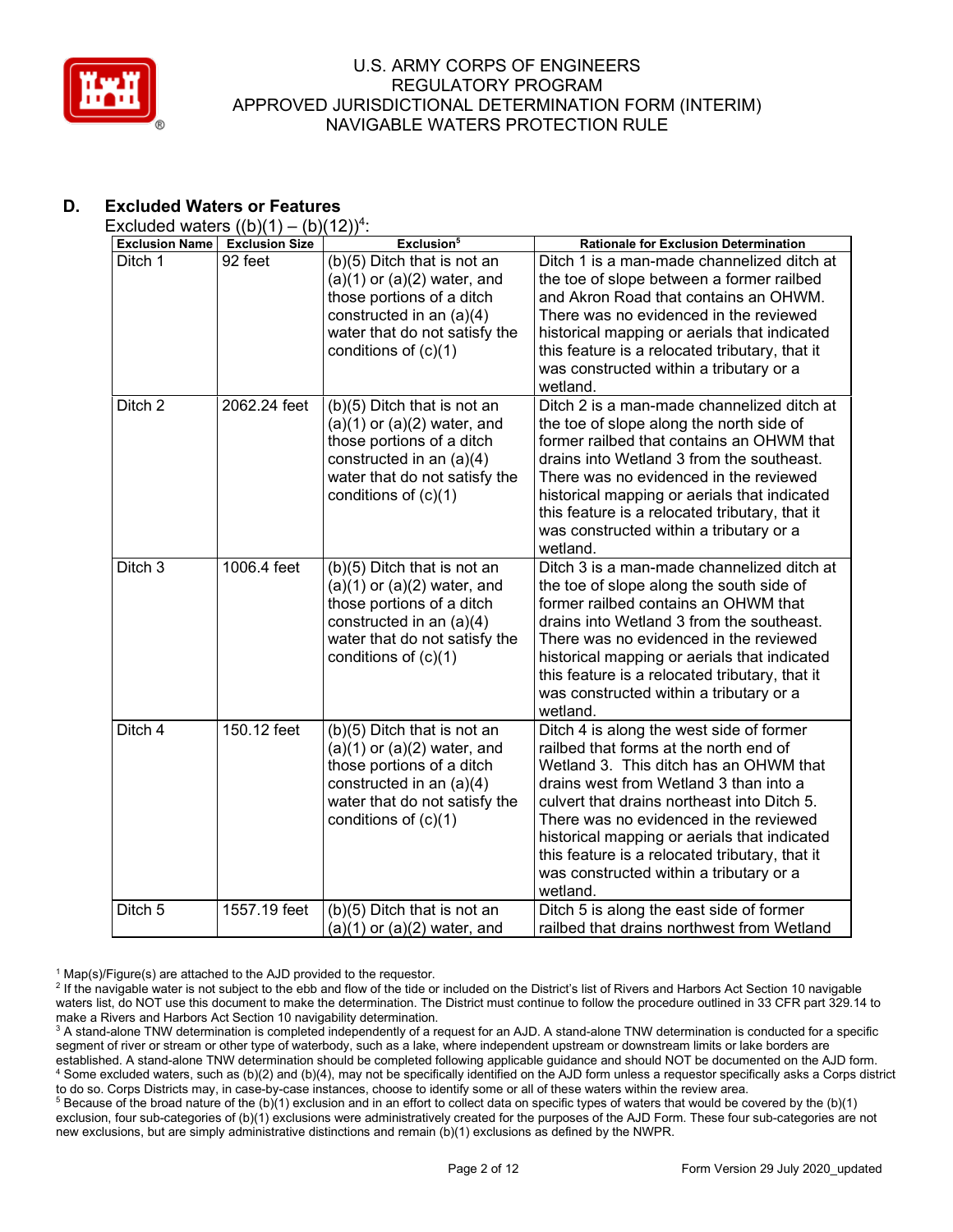

|           |               | those portions of a ditch<br>constructed in an (a)(4)<br>water that do not satisfy the<br>conditions of (c)(1)                                                                     | 3. This ditch enters not a culvert that enters<br>the City of Norwalk's storm sewer system<br>via a culvert. There was no evidenced in the<br>reviewed historical mapping or aerials that<br>indicated this feature is a relocated tributary,<br>that it was constructed within a tributary or a<br>wetland.                                                                                                                                                                                                             |
|-----------|---------------|------------------------------------------------------------------------------------------------------------------------------------------------------------------------------------|--------------------------------------------------------------------------------------------------------------------------------------------------------------------------------------------------------------------------------------------------------------------------------------------------------------------------------------------------------------------------------------------------------------------------------------------------------------------------------------------------------------------------|
| Ditch 6   | 135 feet      | (b)(5) Ditch that is not an<br>$(a)(1)$ or $(a)(2)$ water, and<br>those portions of a ditch<br>constructed in an (a)(4)<br>water that do not satisfy the<br>conditions of (c)(1)   | Ditch 6 is located along the east side of a<br>former railroad bed, west of Schauss<br>Avenue. This feature contains that contains<br>an OHWM. There was no evidenced in the<br>reviewed historical mapping or aerials that<br>indicated this feature is a relocated tributary,<br>that it was constructed within a tributary or a<br>wetland.                                                                                                                                                                           |
| Ditch 7   | 2652.5 feet   | $(b)(5)$ Ditch that is not an<br>$(a)(1)$ or $(a)(2)$ water, and<br>those portions of a ditch<br>constructed in an (a)(4)<br>water that do not satisfy the<br>conditions of (c)(1) | Ditch 7 is located east of a former railroad<br>bed at the end of culvert that originates on a<br>property to the east. This ditch extends<br>along the railroad bed before entering a<br>culvert south of Gallup Avenue that drains<br>into the City of Norwalk's storm sewer<br>system. Ditch 7contains an OHWM and<br>there was no evidenced in the reviewed<br>historical mapping or aerials that indicated<br>this feature is a relocated tributary, that it<br>was constructed within a tributary or a<br>wetland. |
| Ditch 8   | 1252.08 feet  | (b)(5) Ditch that is not an<br>$(a)(1)$ or $(a)(2)$ water, and<br>those portions of a ditch<br>constructed in an (a)(4)<br>water that do not satisfy the<br>conditions of (c)(1)   | Ditch 8 forms south of Williams Avenue and<br>is located west of a former railroad bed. This<br>ditch extends along the railroad bed before<br>entering a culvert south of Gallup Avenue<br>that drains into the City of Norwalk's storm<br>sewer system. Ditch 8 contains an OHWM<br>and there was no evidenced in the reviewed<br>historical mapping or aerials that indicated<br>this feature is a relocated tributary, that it<br>was constructed within a tributary or a<br>wetland.                                |
| Wetland 1 | $0.105$ acres | (b)(1) Non-adjacent wetland                                                                                                                                                        | Wetland I located west of a former railroad<br>bed east of an electric substation west of<br>Adam Street. There is no evidence of this<br>wetland draining into another water of the                                                                                                                                                                                                                                                                                                                                     |

 $1$  Map(s)/Figure(s) are attached to the AJD provided to the requestor.

<sup>&</sup>lt;sup>2</sup> If the navigable water is not subject to the ebb and flow of the tide or included on the District's list of Rivers and Harbors Act Section 10 navigable waters list, do NOT use this document to make the determination. The District must continue to follow the procedure outlined in 33 CFR part 329.14 to make a Rivers and Harbors Act Section 10 navigability determination.

<sup>&</sup>lt;sup>3</sup> A stand-alone TNW determination is completed independently of a request for an AJD. A stand-alone TNW determination is conducted for a specific segment of river or stream or other type of waterbody, such as a lake, where independent upstream or downstream limits or lake borders are established. A stand-alone TNW determination should be completed following applicable guidance and should NOT be documented on the AJD form. <sup>4</sup> Some excluded waters, such as (b)(2) and (b)(4), may not be specifically identified on the AJD form unless a requestor specifically asks a Corps district to do so. Corps Districts may, in case-by-case instances, choose to identify some or all of these waters within the review area.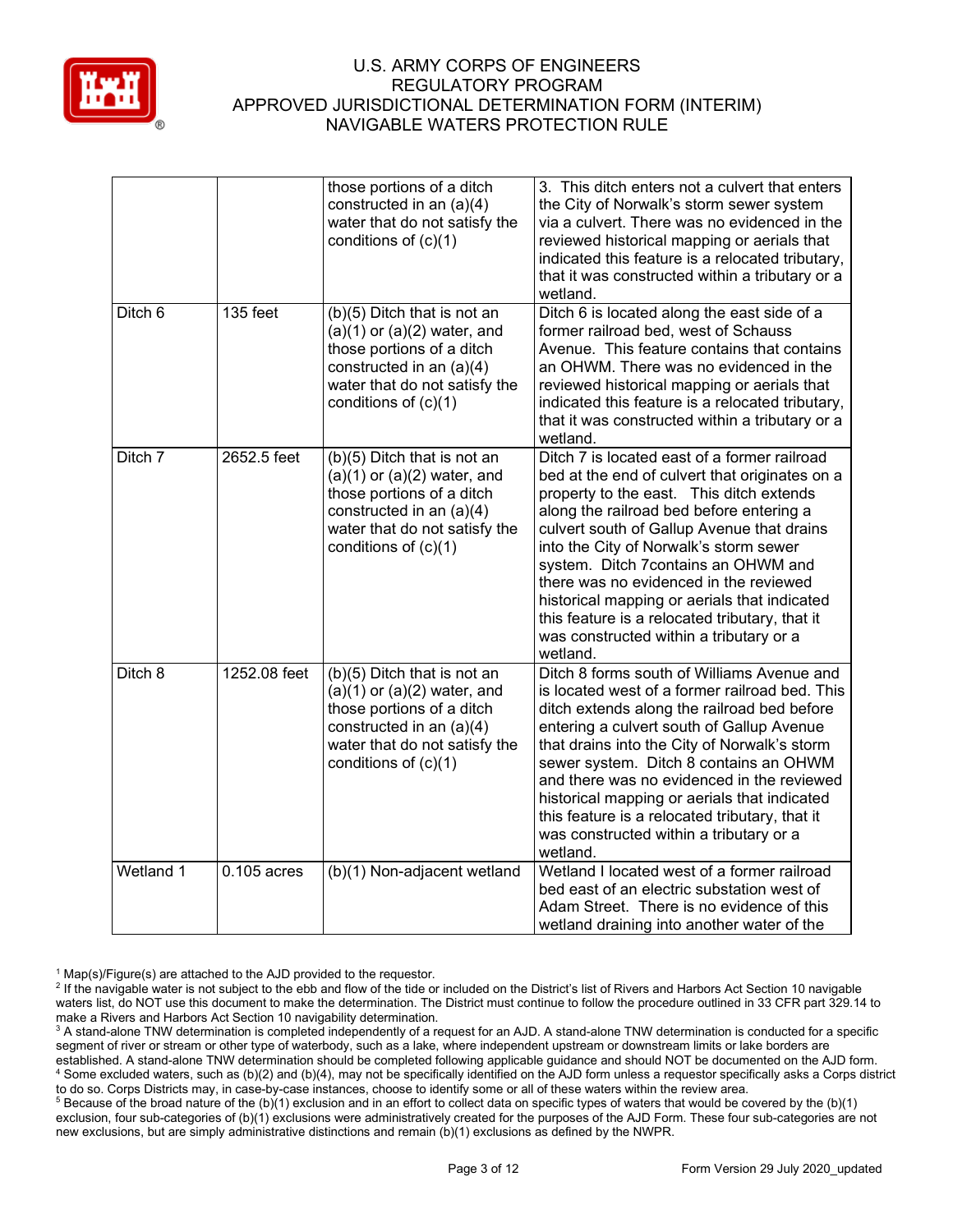

|  | US. The wetland is not located within the<br>100-year floodplain of an $(a)(1)$ or $(a)(2)$<br>water. The wetland is reported to be within<br>the Colwood silt loam (Cm) with a hydric<br>rating of 99 and flooding frequency rating<br>reported to be "none".                                                                                                                                                                                                                                                                                                                                                                                                                                                                                                                                            |
|--|-----------------------------------------------------------------------------------------------------------------------------------------------------------------------------------------------------------------------------------------------------------------------------------------------------------------------------------------------------------------------------------------------------------------------------------------------------------------------------------------------------------------------------------------------------------------------------------------------------------------------------------------------------------------------------------------------------------------------------------------------------------------------------------------------------------|
|  | Wetland I is not an:<br>(a)(1) Assessment: The wetland is not an<br>(a)(1) traditional navigable water or a water<br>subject to the ebb and flow of the tide. The<br>wetland is not on the Buffalo District Section<br>10 list, has not been determined by a<br>Federal Court to be navigable under Federal<br>law, and does not meet the legal definition<br>of navigable-in-fact. The wetland has not<br>been used, is not currently being used, and<br>is not susceptible of being used (with or<br>without reasonable improvements), as a<br>highway for commerce over which trade and<br>travel are, or may be conducted in the<br>customary modes of trade and travel on<br>water. The wetland does not support<br>navigation of any sort and is hundreds of<br>miles from the nearest tidal water. |
|  | (a)(2) Assessment: The wetland is not a<br>naturally occurring surface water channel, or<br>a constructed or excavated channel used to<br>convey water and therefore, is not an (a)(2)<br>water.                                                                                                                                                                                                                                                                                                                                                                                                                                                                                                                                                                                                          |
|  | (a)(3) Assessment: The wetland does not<br>meet the definition of an $(a)(3)$ water as it is<br>not a lake, pond, or impoundment of a<br>jurisdictional water. The wetland is not a<br>standing body of open water. Mapping<br>resources do not indicate that a water of the<br>U.S. previously existed in this location.                                                                                                                                                                                                                                                                                                                                                                                                                                                                                 |
|  | (a)(4) Assessment: The subject wetland has<br>been determined to not be "adjacent" to a                                                                                                                                                                                                                                                                                                                                                                                                                                                                                                                                                                                                                                                                                                                   |

 $1$  Map(s)/Figure(s) are attached to the AJD provided to the requestor.

<sup>2</sup> If the navigable water is not subject to the ebb and flow of the tide or included on the District's list of Rivers and Harbors Act Section 10 navigable waters list, do NOT use this document to make the determination. The District must continue to follow the procedure outlined in 33 CFR part 329.14 to make a Rivers and Harbors Act Section 10 navigability determination.

<sup>3</sup> A stand-alone TNW determination is completed independently of a request for an AJD. A stand-alone TNW determination is conducted for a specific segment of river or stream or other type of waterbody, such as a lake, where independent upstream or downstream limits or lake borders are established. A stand-alone TNW determination should be completed following applicable guidance and should NOT be documented on the AJD form. <sup>4</sup> Some excluded waters, such as (b)(2) and (b)(4), may not be specifically identified on the AJD form unless a requestor specifically asks a Corps district to do so. Corps Districts may, in case-by-case instances, choose to identify some or all of these waters within the review area.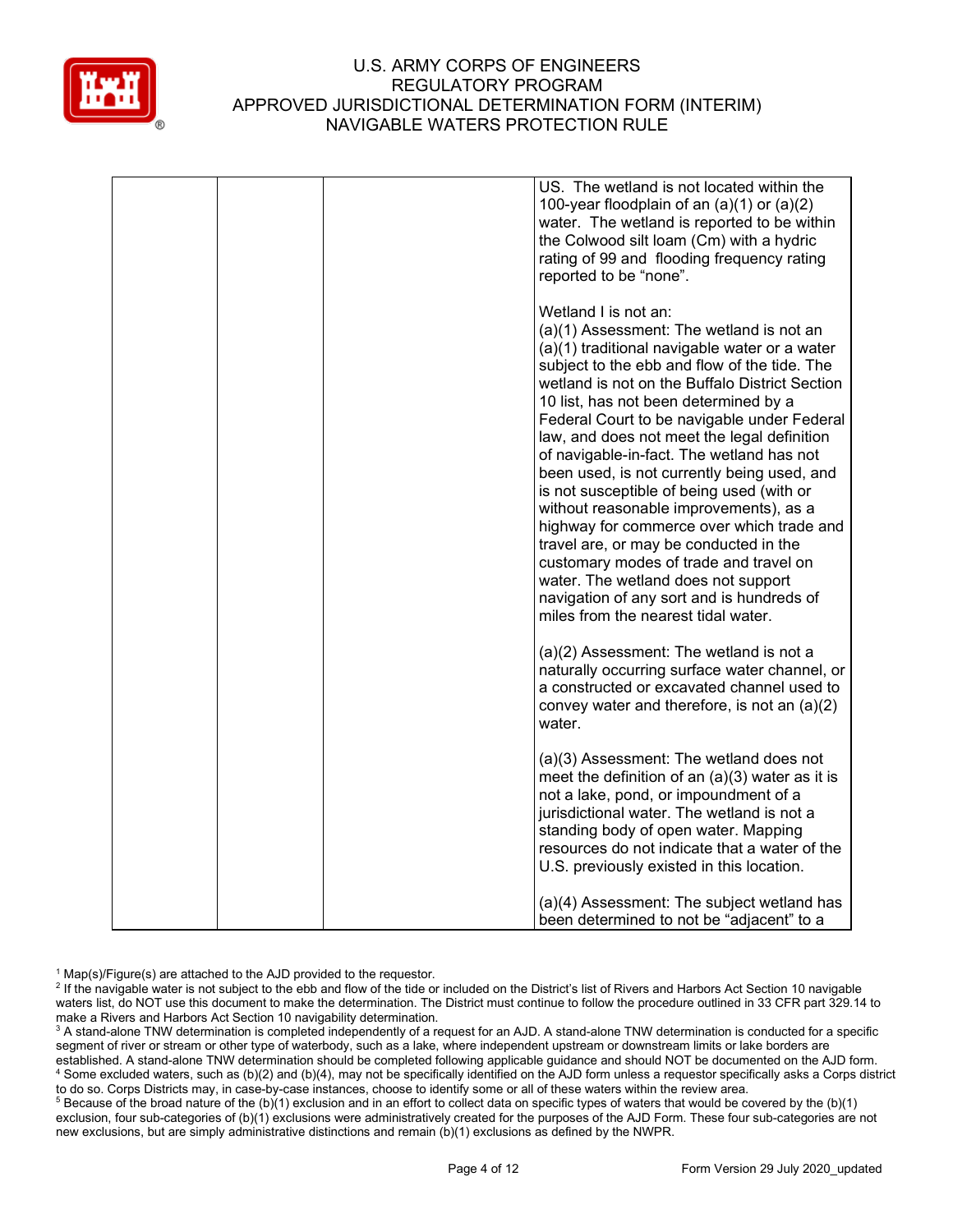

|           |               |                             | paragraph $(a)(1)$ , $(2)$ , or $(3)$ water. Each<br>adjacency criteria is assessed below:<br>•(i) The wetland does not abut/touch a water<br>identified in paragraph (a)(1), (2), or (3) at<br>any point or any side. The wetland is<br>surrounded by upland on all sides as<br>verified by the Corps in the field during the<br>June 4, 2021 site visit. The nearest<br>potential $(a)(1)$ , $(2)$ , or $(3)$ water is an<br>Unnamed Tributary to the Huron River<br>located approximately 2, 590 feet to the<br>northeast.<br>•(ii) The wetland is not inundated by flooding<br>from a water identified in paragraph (a)(1),<br>(2), or (3) in a typical year. The wetland is<br>located within FEMA Flood Zone X (area of<br>minimal flood hazard, usually depicted on<br>FIRMs as above the 500-year flood level).<br>·(iii) The wetland is not physically separated<br>from a water identified in paragraph (a)(1),<br>(2), or (3) only by a natural berm, bank,<br>dune, or similar natural feature.<br>•(iv) The wetland is not physically separated<br>from a water identified in paragraph (a)(1),<br>(2), or (3) only by an artificial dike, barrier, or<br>similar artificial structure. The wetland is not<br>part of a larger wetland divided by a road or |
|-----------|---------------|-----------------------------|--------------------------------------------------------------------------------------------------------------------------------------------------------------------------------------------------------------------------------------------------------------------------------------------------------------------------------------------------------------------------------------------------------------------------------------------------------------------------------------------------------------------------------------------------------------------------------------------------------------------------------------------------------------------------------------------------------------------------------------------------------------------------------------------------------------------------------------------------------------------------------------------------------------------------------------------------------------------------------------------------------------------------------------------------------------------------------------------------------------------------------------------------------------------------------------------------------------------------------------------------------------------------|
| Wetland 2 | $0.159$ acres | (b)(1) Non-adjacent wetland | similar artificial structure.<br>Wetland 2 located west of a former railroad<br>and northwest of Wetland 1. There is no<br>evidence of this wetland draining into<br>another water of the US. The wetland is not<br>located within the 100-year floodplain of an<br>$(a)(1)$ or $(a)(2)$ water. The wetland is<br>reported to be within the Colwood silt loam<br>(Cm) with a hydric rating of 99 and flooding<br>frequency rating reported to be "none".                                                                                                                                                                                                                                                                                                                                                                                                                                                                                                                                                                                                                                                                                                                                                                                                                 |
|           |               |                             | Wetland 2 is not an:<br>(a)(1) Assessment: The wetland is not an<br>(a)(1) traditional navigable water or a water<br>subject to the ebb and flow of the tide. The                                                                                                                                                                                                                                                                                                                                                                                                                                                                                                                                                                                                                                                                                                                                                                                                                                                                                                                                                                                                                                                                                                        |

 $1$  Map(s)/Figure(s) are attached to the AJD provided to the requestor.

<sup>2</sup> If the navigable water is not subject to the ebb and flow of the tide or included on the District's list of Rivers and Harbors Act Section 10 navigable waters list, do NOT use this document to make the determination. The District must continue to follow the procedure outlined in 33 CFR part 329.14 to make a Rivers and Harbors Act Section 10 navigability determination.

<sup>3</sup> A stand-alone TNW determination is completed independently of a request for an AJD. A stand-alone TNW determination is conducted for a specific segment of river or stream or other type of waterbody, such as a lake, where independent upstream or downstream limits or lake borders are established. A stand-alone TNW determination should be completed following applicable guidance and should NOT be documented on the AJD form. <sup>4</sup> Some excluded waters, such as (b)(2) and (b)(4), may not be specifically identified on the AJD form unless a requestor specifically asks a Corps district to do so. Corps Districts may, in case-by-case instances, choose to identify some or all of these waters within the review area.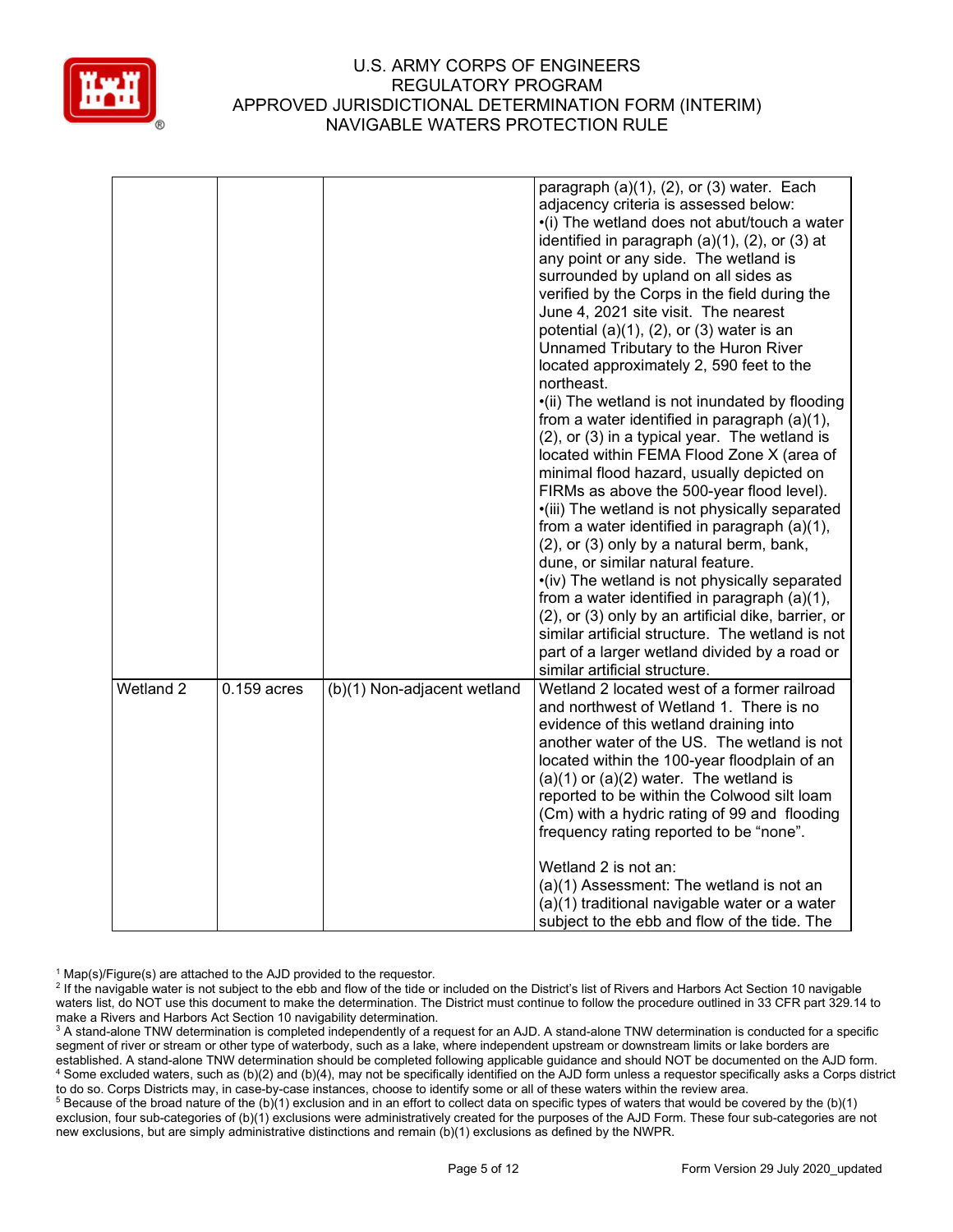

|  | wetland is not on the Buffalo District Section<br>10 list, has not been determined by a<br>Federal Court to be navigable under Federal<br>law, and does not meet the legal definition<br>of navigable-in-fact. The wetland has not<br>been used, is not currently being used, and<br>is not susceptible of being used (with or<br>without reasonable improvements), as a<br>highway for commerce over which trade and<br>travel are, or may be conducted in the<br>customary modes of trade and travel on<br>water. The wetland does not support<br>navigation of any sort and is hundreds of<br>miles from the nearest tidal water. |
|--|--------------------------------------------------------------------------------------------------------------------------------------------------------------------------------------------------------------------------------------------------------------------------------------------------------------------------------------------------------------------------------------------------------------------------------------------------------------------------------------------------------------------------------------------------------------------------------------------------------------------------------------|
|  | (a)(2) Assessment: The wetland is not a<br>naturally occurring surface water channel, or<br>a constructed or excavated channel used to<br>convey water and therefore, is not an $(a)(2)$<br>water.                                                                                                                                                                                                                                                                                                                                                                                                                                   |
|  | (a)(3) Assessment: The wetland does not<br>meet the definition of an $(a)(3)$ water as it is<br>not a lake, pond, or impoundment of a<br>jurisdictional water. The wetland is not a<br>standing body of open water. Mapping<br>resources do not indicate that a water of the<br>U.S. previously existed in this location.                                                                                                                                                                                                                                                                                                            |
|  | (a)(4) Assessment: The subject wetland has<br>been determined to not be "adjacent" to a<br>paragraph $(a)(1)$ , $(2)$ , or $(3)$ water. Each<br>adjacency criteria is assessed below:<br>•(i) The wetland does not abut/touch a water<br>identified in paragraph $(a)(1)$ , $(2)$ , or $(3)$ at<br>any point or any side. The wetland is<br>surrounded by upland on all sides as<br>verified by the Corps in the field during the<br>June 4, 2021 site visit. The nearest<br>potential $(a)(1)$ , $(2)$ , or $(3)$ water is an                                                                                                       |
|  | Unnamed Tributary to the Huron River<br>located approximately 3,010 feet to the                                                                                                                                                                                                                                                                                                                                                                                                                                                                                                                                                      |

 $1$  Map(s)/Figure(s) are attached to the AJD provided to the requestor.

<sup>2</sup> If the navigable water is not subject to the ebb and flow of the tide or included on the District's list of Rivers and Harbors Act Section 10 navigable waters list, do NOT use this document to make the determination. The District must continue to follow the procedure outlined in 33 CFR part 329.14 to make a Rivers and Harbors Act Section 10 navigability determination.

<sup>3</sup> A stand-alone TNW determination is completed independently of a request for an AJD. A stand-alone TNW determination is conducted for a specific segment of river or stream or other type of waterbody, such as a lake, where independent upstream or downstream limits or lake borders are established. A stand-alone TNW determination should be completed following applicable guidance and should NOT be documented on the AJD form. <sup>4</sup> Some excluded waters, such as (b)(2) and (b)(4), may not be specifically identified on the AJD form unless a requestor specifically asks a Corps district to do so. Corps Districts may, in case-by-case instances, choose to identify some or all of these waters within the review area.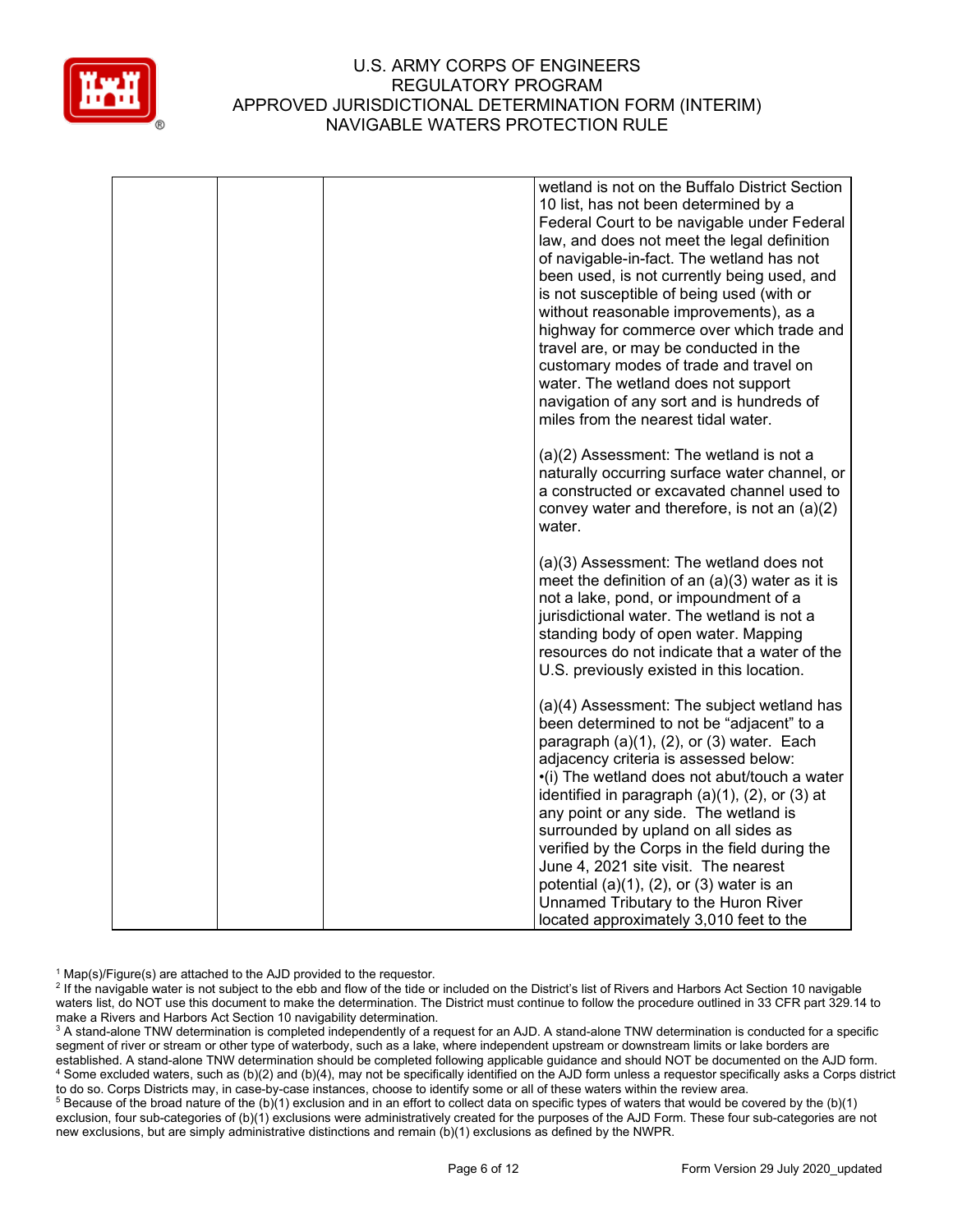

|           |               |                             | northeast.<br>•(ii) The wetland is not inundated by flooding<br>from a water identified in paragraph $(a)(1)$ ,<br>(2), or (3) in a typical year. The wetland is<br>located within FEMA Flood Zone X (area of<br>minimal flood hazard, usually depicted on<br>FIRMs as above the 500-year flood level).<br>·(iii) The wetland is not physically separated<br>from a water identified in paragraph (a)(1),<br>(2), or (3) only by a natural berm, bank,<br>dune, or similar natural feature.<br>•(iv) The wetland is not physically separated<br>from a water identified in paragraph (a)(1),<br>(2), or (3) only by an artificial dike, barrier, or<br>similar artificial structure. The wetland is not<br>part of a larger wetland divided by a road or<br>similar artificial structure. |
|-----------|---------------|-----------------------------|-------------------------------------------------------------------------------------------------------------------------------------------------------------------------------------------------------------------------------------------------------------------------------------------------------------------------------------------------------------------------------------------------------------------------------------------------------------------------------------------------------------------------------------------------------------------------------------------------------------------------------------------------------------------------------------------------------------------------------------------------------------------------------------------|
| Wetland 3 | $0.163$ acres | (b)(1) Non-adjacent wetland | Wetland 3 is located in the footprint of a<br>former railroad bed where it crosses below<br>Cleveland Road and East Main Street.<br>There is no evidence of this wetland<br>draining into another water of the US. The<br>wetland is not located within the 100-year<br>floodplain of an $(a)(1)$ or $(a)(2)$ water. The<br>wetland is reported to be within the Spinks<br>loamy fine sand, 2 to 6 percent slopes with a<br>hydric rating of 0 and flooding frequency<br>rating reported to be "none".                                                                                                                                                                                                                                                                                    |
|           |               |                             | Wetland 3 is not an:<br>(a)(1) Assessment: The wetland is not an<br>(a)(1) traditional navigable water or a water<br>subject to the ebb and flow of the tide. The<br>wetland is not on the Buffalo District Section<br>10 list, has not been determined by a<br>Federal Court to be navigable under Federal<br>law, and does not meet the legal definition<br>of navigable-in-fact. The wetland has not<br>been used, is not currently being used, and<br>is not susceptible of being used (with or<br>without reasonable improvements), as a<br>highway for commerce over which trade and                                                                                                                                                                                                |

 $1$  Map(s)/Figure(s) are attached to the AJD provided to the requestor.

<sup>&</sup>lt;sup>2</sup> If the navigable water is not subject to the ebb and flow of the tide or included on the District's list of Rivers and Harbors Act Section 10 navigable waters list, do NOT use this document to make the determination. The District must continue to follow the procedure outlined in 33 CFR part 329.14 to make a Rivers and Harbors Act Section 10 navigability determination.

<sup>&</sup>lt;sup>3</sup> A stand-alone TNW determination is completed independently of a request for an AJD. A stand-alone TNW determination is conducted for a specific segment of river or stream or other type of waterbody, such as a lake, where independent upstream or downstream limits or lake borders are established. A stand-alone TNW determination should be completed following applicable guidance and should NOT be documented on the AJD form. <sup>4</sup> Some excluded waters, such as (b)(2) and (b)(4), may not be specifically identified on the AJD form unless a requestor specifically asks a Corps district to do so. Corps Districts may, in case-by-case instances, choose to identify some or all of these waters within the review area.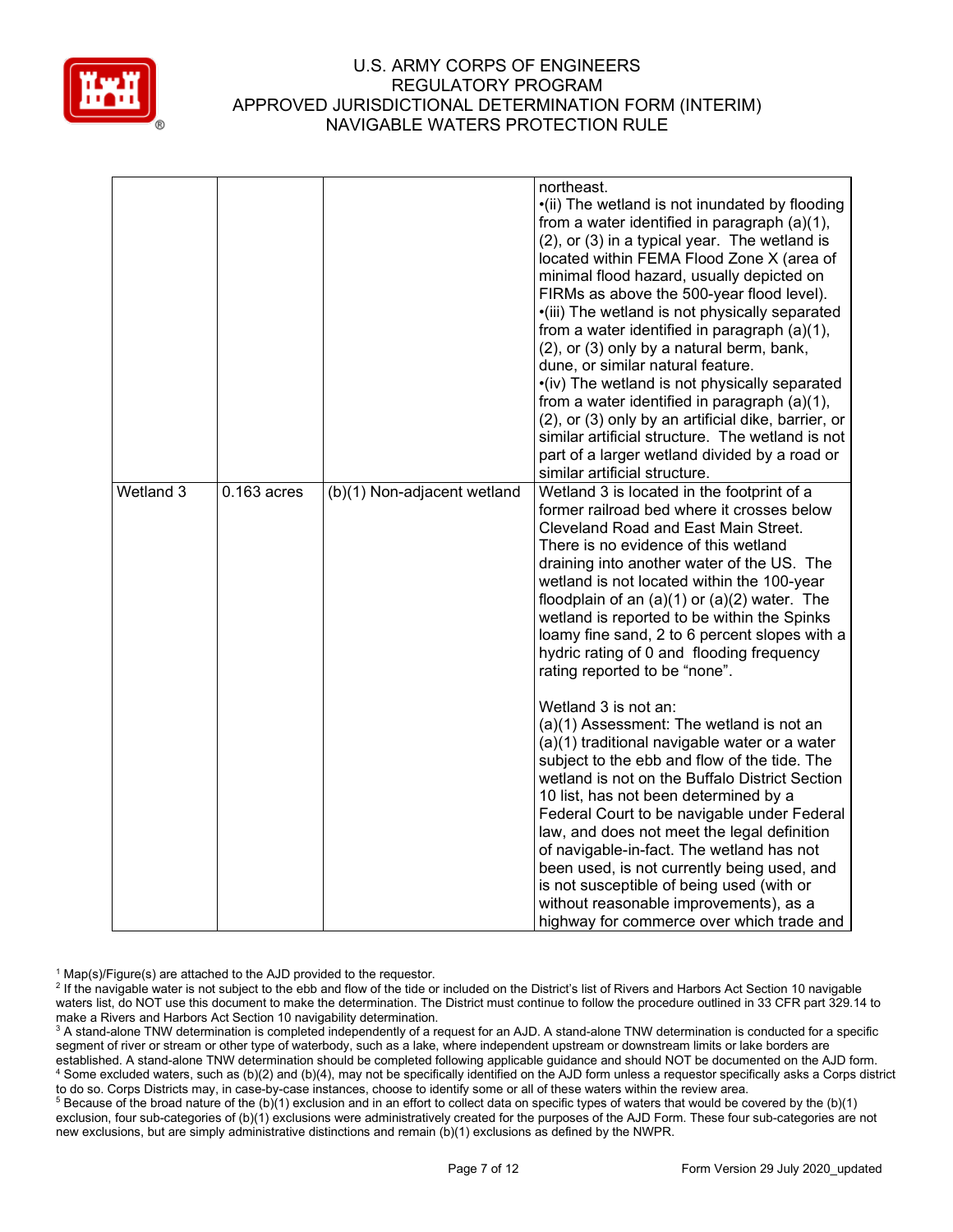

|  | travel are, or may be conducted in the<br>customary modes of trade and travel on<br>water. The wetland does not support<br>navigation of any sort and is hundreds of<br>miles from the nearest tidal water.                                                                                                                                                                                                                                                                                                                                                                                                                       |
|--|-----------------------------------------------------------------------------------------------------------------------------------------------------------------------------------------------------------------------------------------------------------------------------------------------------------------------------------------------------------------------------------------------------------------------------------------------------------------------------------------------------------------------------------------------------------------------------------------------------------------------------------|
|  | (a)(2) Assessment: The wetland is not a<br>naturally occurring surface water channel, or<br>a constructed or excavated channel used to<br>convey water and therefore, is not an $(a)(2)$<br>water.                                                                                                                                                                                                                                                                                                                                                                                                                                |
|  | (a)(3) Assessment: The wetland does not<br>meet the definition of an $(a)(3)$ water as it is<br>not a lake, pond, or impoundment of a<br>jurisdictional water. The wetland is not a<br>standing body of open water. Mapping<br>resources do not indicate that a water of the<br>U.S. previously existed in this location.                                                                                                                                                                                                                                                                                                         |
|  | (a)(4) Assessment: The subject wetland has<br>been determined to not be "adjacent" to a<br>paragraph $(a)(1)$ , $(2)$ , or $(3)$ water. Each<br>adjacency criteria is assessed below:<br>•(i) The wetland does not abut/touch a water<br>identified in paragraph $(a)(1)$ , $(2)$ , or $(3)$ at<br>any point or any side. The wetland is<br>surrounded by upland on all sides as<br>verified by the Corps in the field during the<br>June 4, 2021 site visit. The nearest<br>potential $(a)(1)$ , $(2)$ , or $(3)$ water is Norwalk<br>Creek a tributary to the Huron River located<br>approximately 3,200 feet to the southwest. |
|  | •(ii) The wetland is not inundated by flooding<br>from a water identified in paragraph (a)(1),<br>(2), or (3) in a typical year. The wetland is<br>located within FEMA Flood Zone X (area of<br>minimal flood hazard, usually depicted on<br>FIRMs as above the 500-year flood level).<br>·(iii) The wetland is not physically separated<br>from a water identified in paragraph (a)(1),<br>(2), or (3) only by a natural berm, bank,                                                                                                                                                                                             |

 $1$  Map(s)/Figure(s) are attached to the AJD provided to the requestor.

<sup>2</sup> If the navigable water is not subject to the ebb and flow of the tide or included on the District's list of Rivers and Harbors Act Section 10 navigable waters list, do NOT use this document to make the determination. The District must continue to follow the procedure outlined in 33 CFR part 329.14 to make a Rivers and Harbors Act Section 10 navigability determination.

<sup>3</sup> A stand-alone TNW determination is completed independently of a request for an AJD. A stand-alone TNW determination is conducted for a specific segment of river or stream or other type of waterbody, such as a lake, where independent upstream or downstream limits or lake borders are established. A stand-alone TNW determination should be completed following applicable guidance and should NOT be documented on the AJD form. <sup>4</sup> Some excluded waters, such as (b)(2) and (b)(4), may not be specifically identified on the AJD form unless a requestor specifically asks a Corps district to do so. Corps Districts may, in case-by-case instances, choose to identify some or all of these waters within the review area.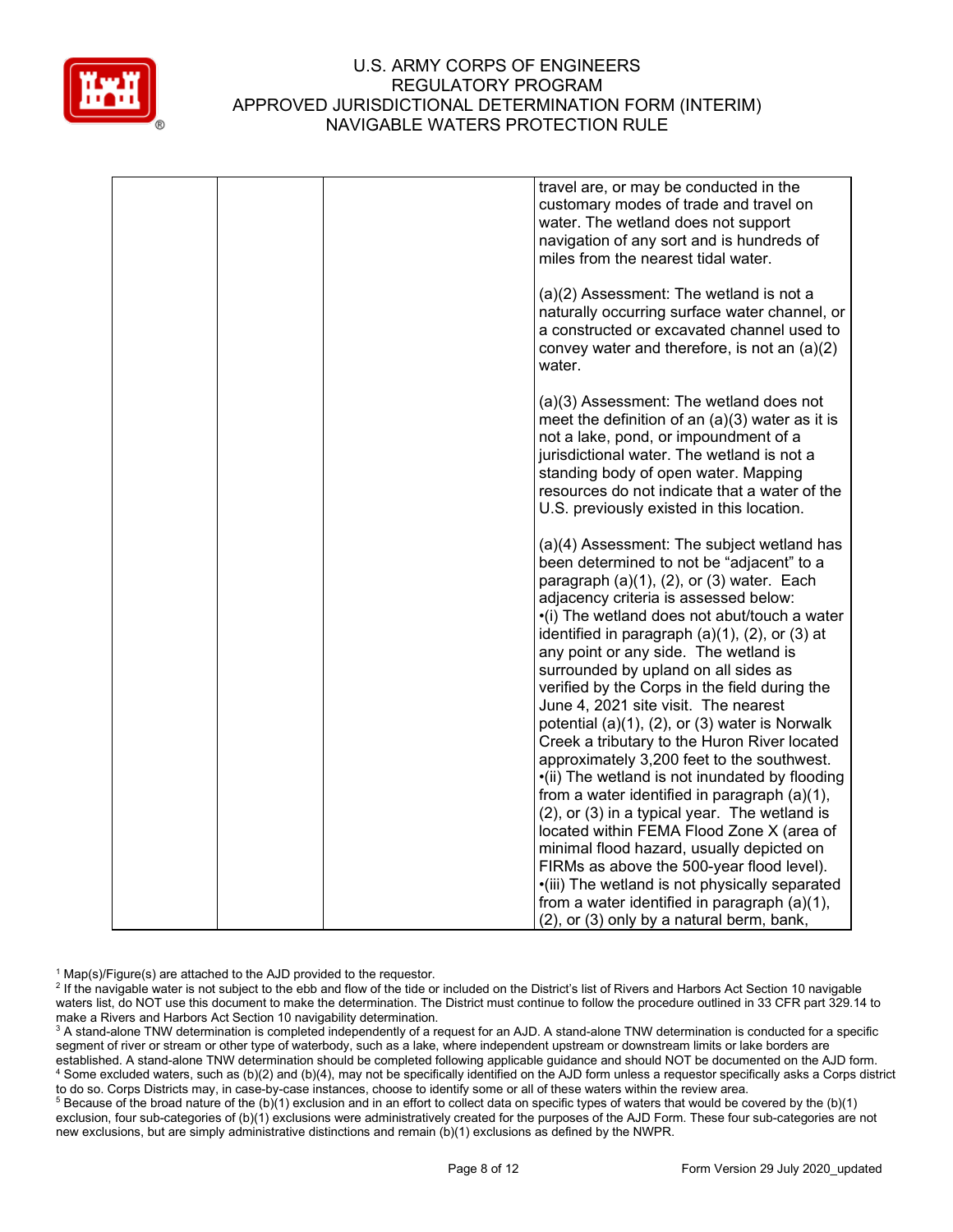

|           |               |                             | dune, or similar natural feature.<br>•(iv) The wetland is not physically separated<br>from a water identified in paragraph (a)(1),<br>(2), or (3) only by an artificial dike, barrier, or<br>similar artificial structure. The wetland is not<br>part of a larger wetland divided by a road or                                                                                                                                                                                                                                                                                                                                                                                                                                                                                                            |
|-----------|---------------|-----------------------------|-----------------------------------------------------------------------------------------------------------------------------------------------------------------------------------------------------------------------------------------------------------------------------------------------------------------------------------------------------------------------------------------------------------------------------------------------------------------------------------------------------------------------------------------------------------------------------------------------------------------------------------------------------------------------------------------------------------------------------------------------------------------------------------------------------------|
|           |               |                             | similar artificial structure.                                                                                                                                                                                                                                                                                                                                                                                                                                                                                                                                                                                                                                                                                                                                                                             |
| Wetland 4 | $0.017$ acres | (b)(1) Non-adjacent wetland | Wetland 4 is located southwest of a former<br>railroad bed near the northern corner of a<br>woodlot and east of an existing recreational<br>park. The wetland extends southwest off<br>the subject property. There is no evidence<br>of this wetland draining into another water of<br>the US. The wetland is not located within<br>the 100-year floodplain of an $(a)(1)$ or $(a)(2)$<br>water. The wetland is reported to be within<br>the Tuscola loamy fine sandy loam, 0 to2<br>percent slopes with a hydric rating of 3 and<br>flooding frequency rating reported to be<br>"none".                                                                                                                                                                                                                  |
|           |               |                             | Wetland 4 is not an:<br>(a)(1) Assessment: The wetland is not an<br>(a)(1) traditional navigable water or a water<br>subject to the ebb and flow of the tide. The<br>wetland is not on the Buffalo District Section<br>10 list, has not been determined by a<br>Federal Court to be navigable under Federal<br>law, and does not meet the legal definition<br>of navigable-in-fact. The wetland has not<br>been used, is not currently being used, and<br>is not susceptible of being used (with or<br>without reasonable improvements), as a<br>highway for commerce over which trade and<br>travel are, or may be conducted in the<br>customary modes of trade and travel on<br>water. The wetland does not support<br>navigation of any sort and is hundreds of<br>miles from the nearest tidal water. |
|           |               |                             | (a)(2) Assessment: The wetland is not a<br>naturally occurring surface water channel, or                                                                                                                                                                                                                                                                                                                                                                                                                                                                                                                                                                                                                                                                                                                  |

 $1$  Map(s)/Figure(s) are attached to the AJD provided to the requestor.

<sup>2</sup> If the navigable water is not subject to the ebb and flow of the tide or included on the District's list of Rivers and Harbors Act Section 10 navigable waters list, do NOT use this document to make the determination. The District must continue to follow the procedure outlined in 33 CFR part 329.14 to make a Rivers and Harbors Act Section 10 navigability determination.

<sup>3</sup> A stand-alone TNW determination is completed independently of a request for an AJD. A stand-alone TNW determination is conducted for a specific segment of river or stream or other type of waterbody, such as a lake, where independent upstream or downstream limits or lake borders are established. A stand-alone TNW determination should be completed following applicable guidance and should NOT be documented on the AJD form. <sup>4</sup> Some excluded waters, such as (b)(2) and (b)(4), may not be specifically identified on the AJD form unless a requestor specifically asks a Corps district to do so. Corps Districts may, in case-by-case instances, choose to identify some or all of these waters within the review area.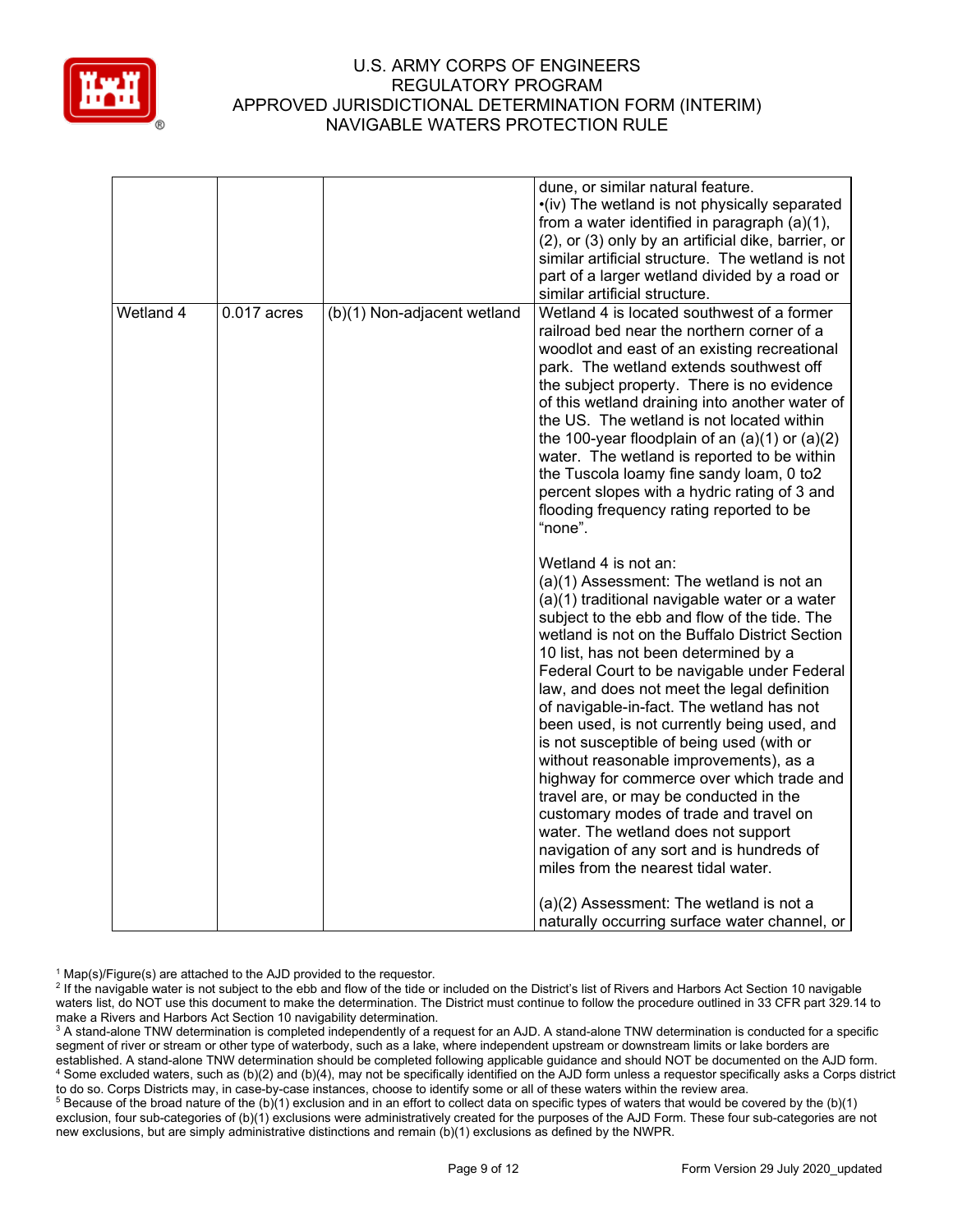

|  | a constructed or excavated channel used to<br>convey water and therefore, is not an $(a)(2)$<br>water.                                                                                                                                                                                                                                                                                                                                                                                                                                                                                                                                                                                                                                                                                                                                                                                                                                                                                                                                                                                                  |
|--|---------------------------------------------------------------------------------------------------------------------------------------------------------------------------------------------------------------------------------------------------------------------------------------------------------------------------------------------------------------------------------------------------------------------------------------------------------------------------------------------------------------------------------------------------------------------------------------------------------------------------------------------------------------------------------------------------------------------------------------------------------------------------------------------------------------------------------------------------------------------------------------------------------------------------------------------------------------------------------------------------------------------------------------------------------------------------------------------------------|
|  | (a)(3) Assessment: The wetland does not<br>meet the definition of an $(a)(3)$ water as it is<br>not a lake, pond, or impoundment of a<br>jurisdictional water. The wetland is not a<br>standing body of open water. Mapping<br>resources do not indicate that a water of the<br>U.S. previously existed in this location.                                                                                                                                                                                                                                                                                                                                                                                                                                                                                                                                                                                                                                                                                                                                                                               |
|  | (a)(4) Assessment: The subject wetland has<br>been determined to not be "adjacent" to a<br>paragraph $(a)(1)$ , $(2)$ , or $(3)$ water. Each<br>adjacency criteria is assessed below:<br>•(i) The wetland does not abut/touch a water<br>identified in paragraph $(a)(1)$ , $(2)$ , or $(3)$ at<br>any point or any side. The wetland is<br>surrounded by upland on all sides as<br>verified by the Corps in the field during the<br>June 4, 2021 site visit. The nearest<br>potential (a)(1), (2), or (3) water is Norwalk<br>Creek a tributary to the Huron River located<br>approximately 3,200 feet to the southwest.<br>•(ii) The wetland is not inundated by flooding<br>from a water identified in paragraph (a)(1),<br>(2), or (3) in a typical year. The wetland is<br>located within FEMA Flood Zone X (area of<br>minimal flood hazard, usually depicted on<br>FIRMs as above the 500-year flood level).<br>·(iii) The wetland is not physically separated<br>from a water identified in paragraph (a)(1),<br>(2), or (3) only by a natural berm, bank,<br>dune, or similar natural feature. |
|  | •(iv) The wetland is not physically separated<br>from a water identified in paragraph $(a)(1)$ ,<br>(2), or (3) only by an artificial dike, barrier, or<br>similar artificial structure. The wetland is not<br>part of a larger wetland divided by a road or<br>similar artificial structure.                                                                                                                                                                                                                                                                                                                                                                                                                                                                                                                                                                                                                                                                                                                                                                                                           |

 $1$  Map(s)/Figure(s) are attached to the AJD provided to the requestor.

<sup>2</sup> If the navigable water is not subject to the ebb and flow of the tide or included on the District's list of Rivers and Harbors Act Section 10 navigable waters list, do NOT use this document to make the determination. The District must continue to follow the procedure outlined in 33 CFR part 329.14 to make a Rivers and Harbors Act Section 10 navigability determination.

<sup>3</sup> A stand-alone TNW determination is completed independently of a request for an AJD. A stand-alone TNW determination is conducted for a specific segment of river or stream or other type of waterbody, such as a lake, where independent upstream or downstream limits or lake borders are established. A stand-alone TNW determination should be completed following applicable guidance and should NOT be documented on the AJD form. <sup>4</sup> Some excluded waters, such as (b)(2) and (b)(4), may not be specifically identified on the AJD form unless a requestor specifically asks a Corps district to do so. Corps Districts may, in case-by-case instances, choose to identify some or all of these waters within the review area.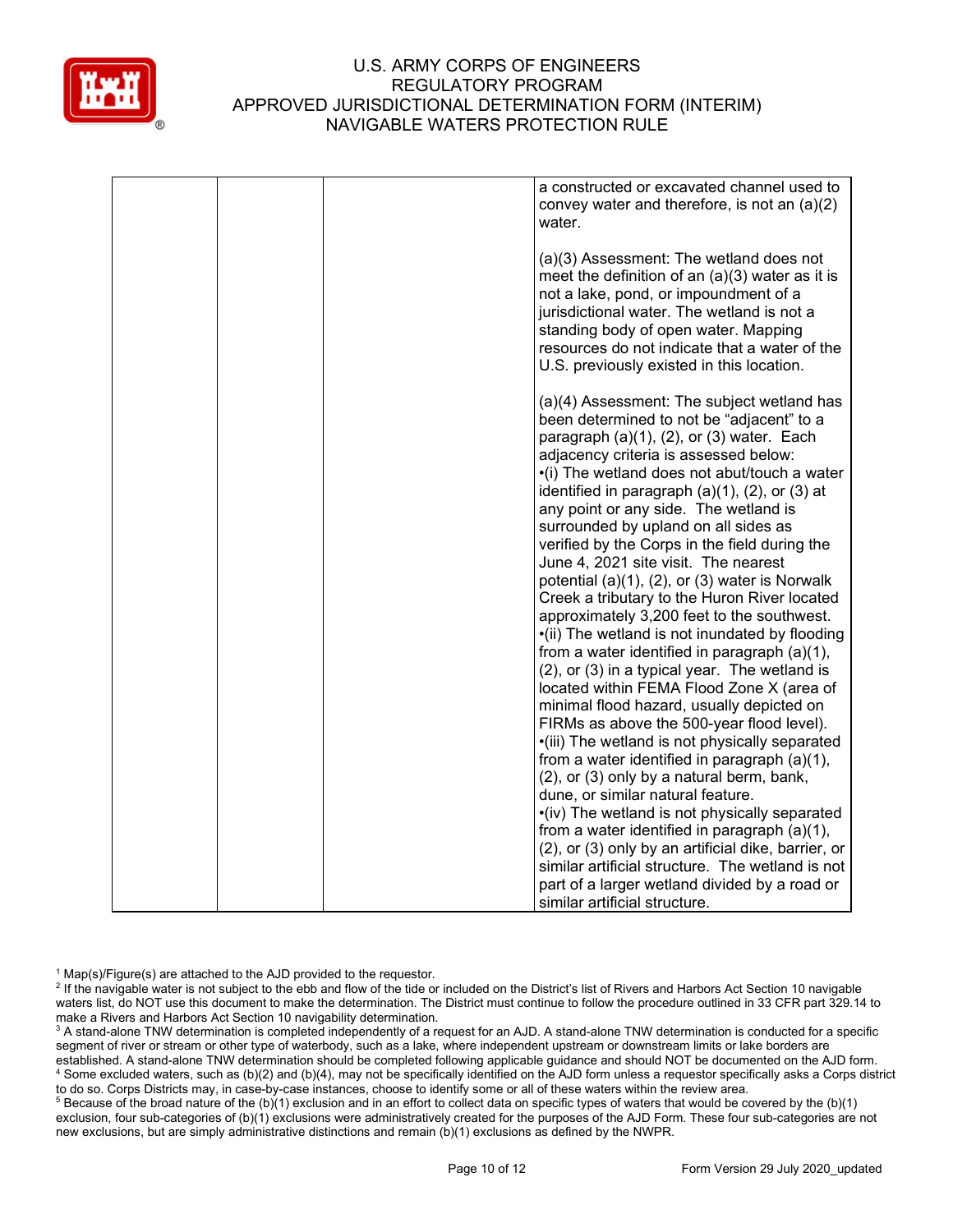

# **III. SUPPORTING INFORMATION**

- **A. Select/enter all resources** that were used to aid in this determination and attach data/maps to this document and/or references/citations in the administrative record, as appropriate.
	- **X** Information submitted by, or on behalf of, the applicant/consultant: *HUR-Norwalk Multi-Use Path February 5, 2021* This information *(is/is not/is and is not)* sufficient for purposes of this AJD. Rationale: *N/A or describe rationale for insufficiency (including partial insufficiency).*
	- Data sheets prepared by the Corps: *Title(s) and/or date(s).*<br>**X** Photographs: *Connect Explorer 2021 MAR 14. Google Eal* **X** Photographs: *Connect Explorer – 2021 MAR 14, Google Earth – 1997 MAR 26, 2006 Feb 28, and 2015 OCT 25. Site Photos 2021 JUN 4 and 2019 OCT14*
	- **X** Corps Site visit(s) conducted on: *2021 JUN 4* **\_\_\_** Previous Jurisdictional Determinations (AJDs or PJDs): *ORM Number(s) and date(s).*
	- **X** Antecedent Precipitation Tool: *provide detailed discussion in Section III.B.*
	- **X** USDA NRCS Soil Survey: *Wed Soil Survey 2021 AUG 24*
	- **X** USFWS NWI maps: *2021 JUN 4*
	- **X** USGS topographic maps: *1 to 62500 – 1904 and 1944 Norwalk and 1915 Sandusky. 1 to 24000 1959 Milan, 1960 Norwalk, 2010 Milan and Norwalk and, 2019 Milan and Norwalk.*

#### **Other data sources used to aid in this determination:**

| Data Source (select)       | Name and/or date and other relevant information |  |  |  |
|----------------------------|-------------------------------------------------|--|--|--|
| <b>USGS Sources</b>        | N/A.                                            |  |  |  |
| USDA Sources               | N/A.                                            |  |  |  |
| NOAA Sources               | N/A.                                            |  |  |  |
| <b>USACE Sources</b>       | N/A.                                            |  |  |  |
| State/Local/Tribal Sources | N/A.                                            |  |  |  |
| <b>Other Sources</b>       | N/A.                                            |  |  |  |

B. **Typical year assessment(s):** The subject parcel's latitude/longitude was entered into the Antecedent Precipitation Tool (APT) which was used to determine average precipitation, total precipitation over the 90 days preceding the consultants date of delineation and leaf off aerials from Connect Explorer and Connect Explorer to whether the site visits and aerials represent conditions of dry, normal or wet conditions. The APT pulled precipitation data from the Bellevue 0.6 N, Florence 3 SSE, Milan 0.4 ENE, Milan 3.2 ENE, Norwalk 1.2, Norwalk WWTP, Oberlin and Sandusky weather stations.

The APT determined the Corps site visit was conducted during the dry season under wet conditions as perception was observed at  $5.622047$  inches which exceeds the  $70<sup>th</sup>$  percentile of 4.535827 inches. The APT tool calculated a mild draught index with overall precipitation conditions were normal. The consultant's delineation on 2019 October 14 was under dry conditions during the wet season under a mild drought. The observed rain fall was reported to be at 0.988189 inches which is below the 30th percentile of 1.952362 inches. Thirty days prior to the consultants site visit the APT determined

 $1$  Map(s)/Figure(s) are attached to the AJD provided to the requestor.

<sup>&</sup>lt;sup>2</sup> If the navigable water is not subject to the ebb and flow of the tide or included on the District's list of Rivers and Harbors Act Section 10 navigable waters list, do NOT use this document to make the determination. The District must continue to follow the procedure outlined in 33 CFR part 329.14 to make a Rivers and Harbors Act Section 10 navigability determination.

<sup>&</sup>lt;sup>3</sup> A stand-alone TNW determination is completed independently of a request for an AJD. A stand-alone TNW determination is conducted for a specific segment of river or stream or other type of waterbody, such as a lake, where independent upstream or downstream limits or lake borders are established. A stand-alone TNW determination should be completed following applicable guidance and should NOT be documented on the AJD form. <sup>4</sup> Some excluded waters, such as (b)(2) and (b)(4), may not be specifically identified on the AJD form unless a requestor specifically asks a Corps district to do so. Corps Districts may, in case-by-case instances, choose to identify some or all of these waters within the review area.

 $5$  Because of the broad nature of the (b)(1) exclusion and in an effort to collect data on specific types of waters that would be covered by the (b)(1) exclusion, four sub-categories of (b)(1) exclusions were administratively created for the purposes of the AJD Form. These four sub-categories are not new exclusions, but are simply administrative distinctions and remain (b)(1) exclusions as defined by the NWPR.